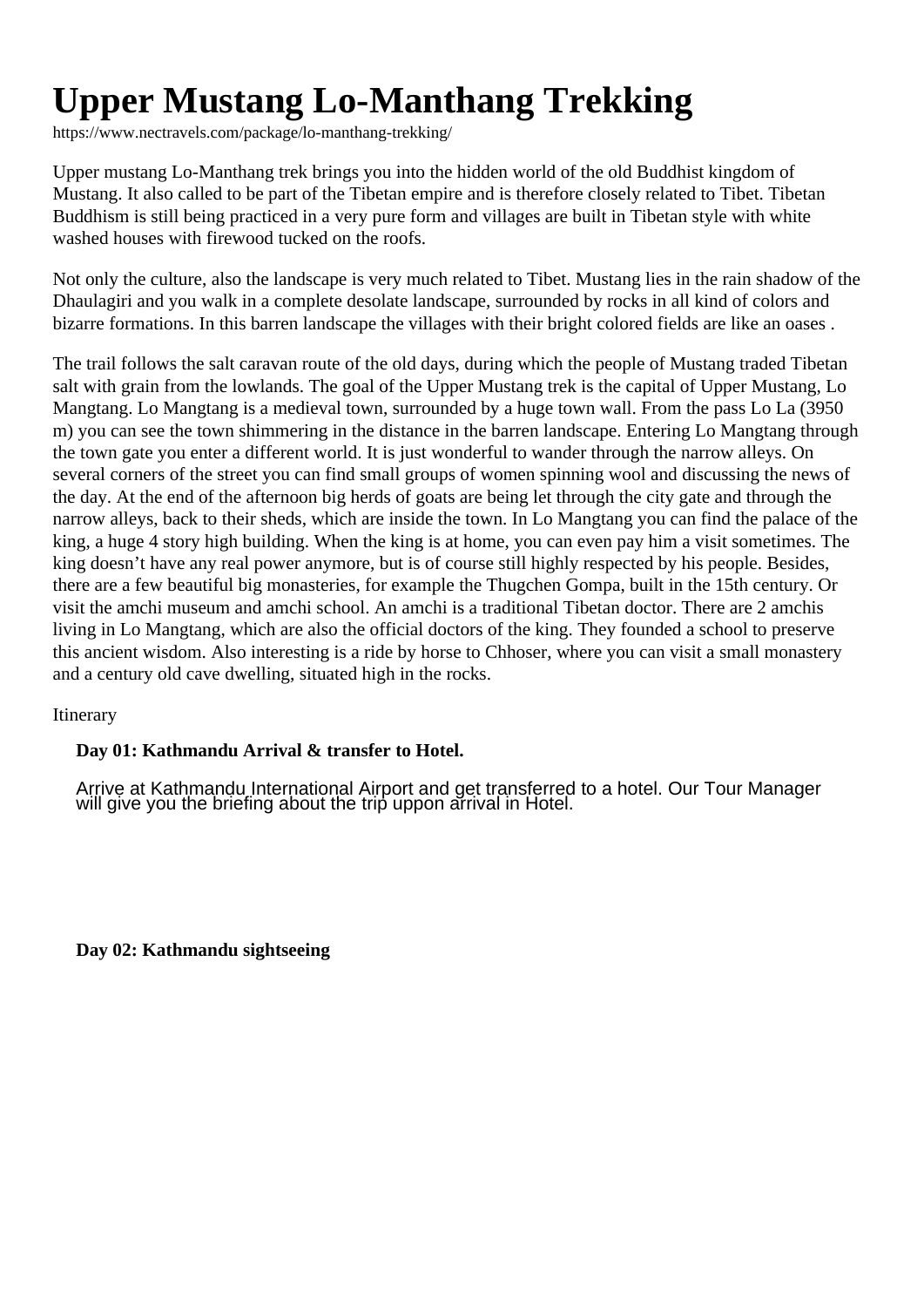After breakfast proceed for city tour of Kathmandu visiting Durbar Square, complex of palaces, courtyard and temples, built between the 12th and 18th centuries use to be the seat of the ancient Malla kings of Kathmandu. In the afternoon visit the Swoyambunath Stupa and Patan City. Swoyambhunath Stupa, atop the hillock is one of the holiest Buddhist sites in Nepal enlisted in the World Heritage Site. Patan City is an enchanting melange of palace buildings, artistic courtyard and former palace complex. One remarkable monument here is a 16th century temple dedicated to the Hindu God Lord Krishna, built entirely of stone.

#### **Day 03: Drive to Pokhara. (210km)6-7 hrs**

After breakfast drive to Pokhara. Pokhara is a place of remarkable natural beauty. The serenity of Phewa Lake and the magnificence of the Fishtail Peak rising behind it create an ambiance of peace and tranquility. Pokhara is a perfect place to see the panoramic view of Himalayan region including Annapurna and Dhaulagiri.

## **Day 04: Fly to Jomsom (2700m) and trek to Kagbeni (2810m)5-6 hrs**

We will fly to Jomsom early in the morning to avoid the wind in the afternoon. After landing at the Jomsom airport we will start trekking to Kagbeni following the Kali Gandaki River. The trail goes along the back of the Kaligandaki River, is flat and has a very rough terrain. We will see the mountains Nilgiri, Dhaulagiri, Thorang peak and many more from the trail, in the backdrop. After two hours of walk in the flat land along the bank of Kaligandaki, we reach Kagbeni.

## **Day 05: Trek to Chuksang (2900m) 5-6 hrs**

After breakfast we will leave lower Mustang and enter Upper Mustang. After walking for some time we can see the Gompa Kang and numerous caves in the west. At Tangbe we will get a good opportunity to stretch our legs and try our stamina as we climb up to 3060m.Tangbe is a labyrinth of narrow alleyways; here you will find the typical Mustang chortens painted in black white and red. After 1 hour of further walking we reach the village of Chuksang, where there is majority of Thakali people but they live in harmony with the Bhotias and Gurungs.

#### **Day 06: Trek to Samar (3150m) 5-6 hrs**

The walk from Chuksang to Samar lasts for around 4-5 hours and the day is not very tiring so you can take frequent breaks to interact with the villagers and take pictures. Villages become more scattered as you enter deeper into the region, life becomes more basic and the landscape more arid. You leave the valley today and climb steeply up to Chele home to a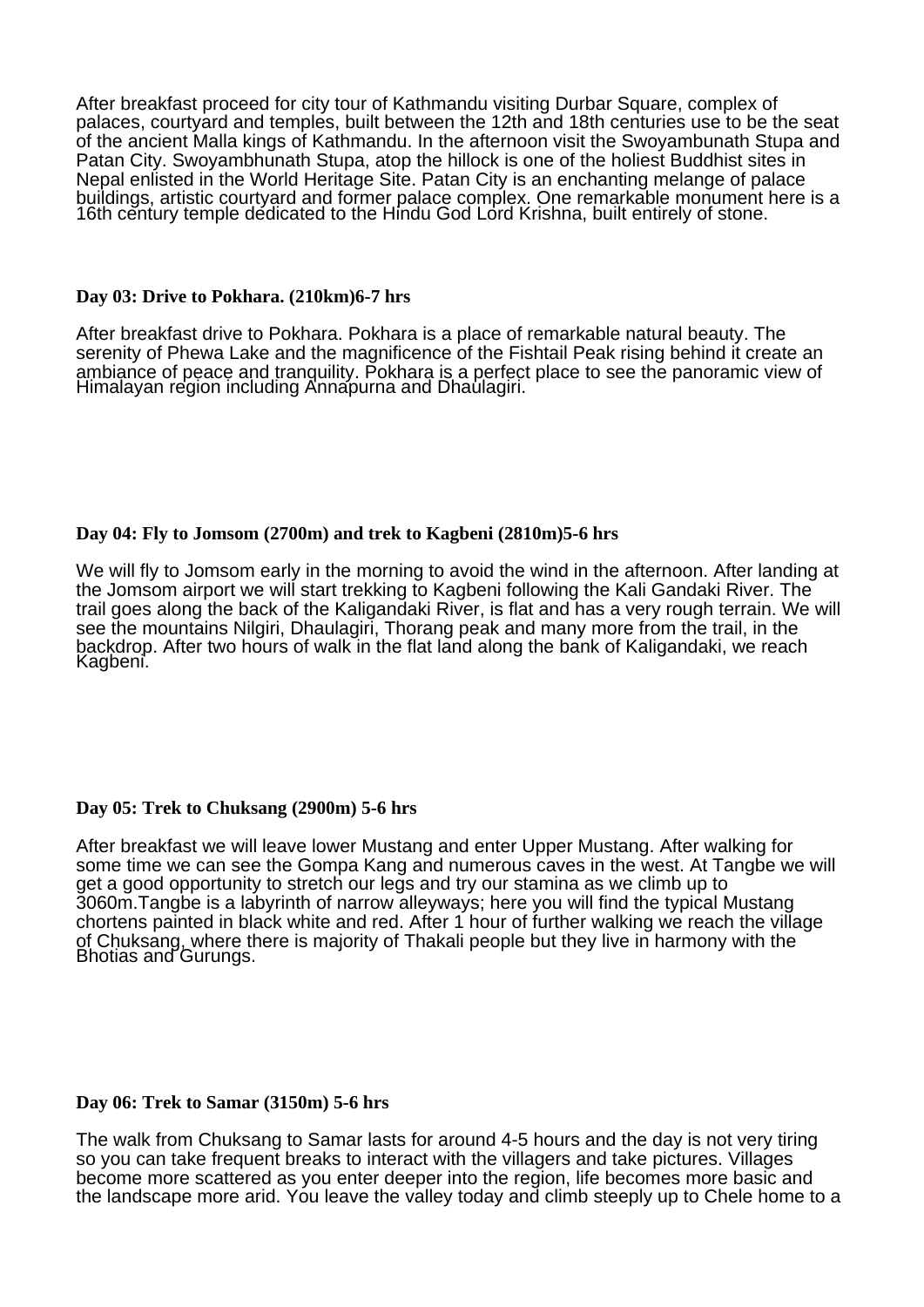number of ferocious Tibetan Mastiffs, thankfully chained to the village houses. You continue up on the side of a steep canyon to a pass after which you then descend on a pleasant trail to Samar, situated in a grove of Poplar trees.

## **Day 07: Trek to Geling (3510m) 5-6 hrs**

We will start to ascend from Samar and in half an hour we reach a ridge which leading into a gorge and another valley full of juniper trees. We continue walking and cross the small river and reach the base of the Shyangmochen, a tiny settlement with a few local facilities. Near Shyangmochen is the Rangbyung which has stalagmites which look like small chortens, making it one of the most sacred places in whole Mustang. Climbing up is over for today as we gently get down to Geling, which has small population living in small mud houses. At the end of the day we should have walked around 5 hours.

#### **Day 08: Trek to Ghami (3490m)5-6 hrs**

We start a 5 hours walk to Ghami after breakfast. The walking duration seems short but is has lots of climbs making it difficult to catch pace. The climb begins steadily to the centre of the valley and then around to the head of the valley, to the Nyi La passes (3840m). After crossing the pass we, as previous day we will gently start walking down to reach Ghami, a large white-washed village sheltered by the overhanging cliffs.

## **Day 09: Trek to Charang (3620m) 5-6 hrs**

The walk today is the hardest in the entire trip so make sure you have enough water and some power bars to Support you as we walk past the driest place in the Mustang area. The walk might be tiring and 5 hours might seem as long as 10 but still you can feel fresh with the view of the high mountains in the backdrops. At mid afternoon we will reach Charang, where at the eastern end a huge Dzong (fortress) and red gompa home to a great collection of statues and thankas can be seen.

**Day 10: Trek to Lo Manthang (3840m)5-6 hrs**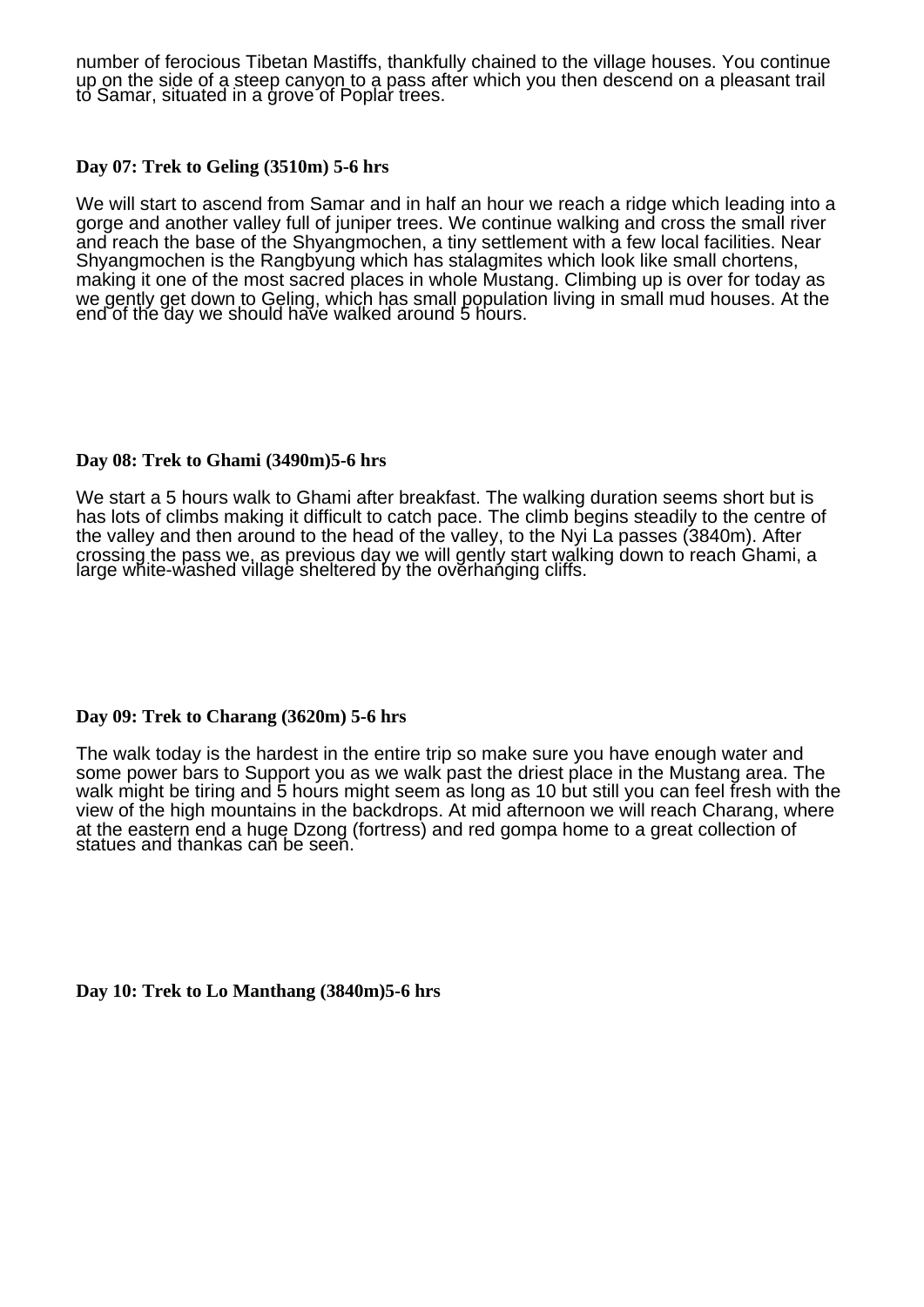You can explore Charang for sometime as we don't have a long walk today; it just lasts for 3 hours. We can have a leisurely breakfast, may be a lazy morning as well and then leave Charang and head up the valley to the boundary between Charang and Lo, the trail here broadens and soon you will catch sight of Lo Manthang, with only one entrance you will walk round to the North East corner to get in.

# **Day 11: Explore Lo Manthang**

There are no rigid facts but it is said that this city was already in existence before 1390 and Ama Pal, was the person responsible for constructing this beautiful town in the cold desert. The last king of Lo Manthang was Jigme Dorje Palbar Bista (born c. 1933), and was the 25th King of Mustang from the Bista Dynasty. The people of Lo Manthang are known as Lhobas. The village is noted for its tall white washed mud brick walls, gompas and the Raja's or Royal or King's Palace, a nine-cornered, five story structures built around 1400. There are four major temples: Jampa Lhakhang or Jampa Gompa, the oldest, built in the early 15th century and also known as the "God house"; Thubten Gompa, a huge, red assembly hall and gompa built in the late 15th century and located just southwest of Jampa Gompa; Chodey Gompa, now the main city gompa; and the Choprang Gompa, which is popularly known as the "New Gompa". The Government opened access for tourist to this area after 1992, but still the tourism to Upper Mustang remains limited.

## **Day 12: Trek back to Ghami (3490m) 5-6 hrs**

Today we start the second leg of the journey to get back to Jomsom. We take the same way back to Ghami. There are few alternate routes but very short ending up at the main trail in short span of time. Overnight stay at Ghami.

## **Day 13: Trek Ghami to Chuksang (2900m)5-6 hrs**

We will reach Chuksang after crossing the Kaligandaki and walking past some desert like land area. After walking for around 6 hours we reach Chuksang for overnight stay.

**Day 14: Trek Chuksang to Muktinath (3795m) 5-6 hrs**